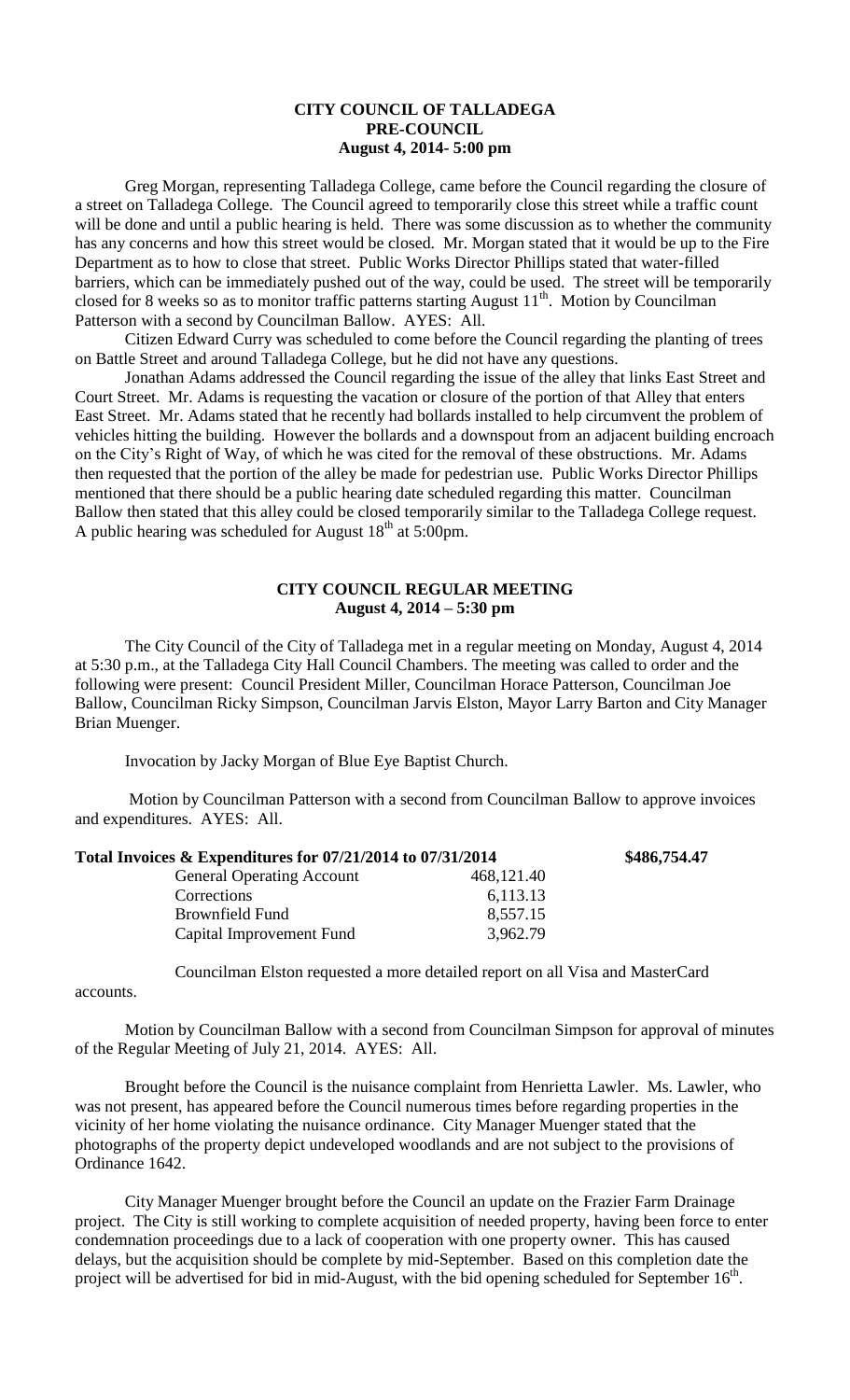Motion by Councilman Ballow with a second by Councilman Simpson to approve the Alcohol License for The Spot Sports Bar Café and Grill at 100 Haynes Street. AYES: Councilman Simpson, Council President Miller, Councilman Patterson, and Councilman Ballow. ABSTAIN: Councilman Elston.

**Resolution #3183** authorizing the City Manager to obtain a law firm to provide legal services and analysis in connection with the lawsuit of Barton v. City of Talladega, et al. for a sum of \$5,000.

Motion by Councilman Patterson with a second by Councilman Ballow to approve Resolution #3183. Roll Call. AYES: Councilman Ballow, Council President Miller, Councilman Patterson, and Councilman Simpson. ABSTAIN: Councilman Elston

**Resolution #3184** approving a purchase agreement with Sansom Equipment Company of Birmingham for purchase of a 10 cubic yard Leaf Vac Trailer for a total cost of \$22,000.

Motion by Councilman Ballow with a second by Councilman Patterson to approve Resolution #3184. Roll Call. AYES: All.

**Resolution #3185** approving a contract with Stout Architecture for architectural, mechanical, plumbing and electrical design for the Kenwin-Waldrep Building for a cost of \$20,815.

Motion by Councilman Ballow with a second by Councilman Patterson to approve Resolution #3185. Roll Call. AYES: All.

**Resolution #3186** approving a contract with the East Central Alabama Football Officials Association for the upcoming football season not to exceed \$2,500.

Motion by Councilman Simpson with a second by Councilman Ballow to approve Resolution #3186. Roll Call. AYES: All.

Motion by Councilman Patterson with a second by Councilman Simpson to approve the invoices and expenditures for the Water Department. AYES: All.

| Water Department Expenditures for 7/24/14 to 7/31/14 |            | \$627,603.97 |
|------------------------------------------------------|------------|--------------|
| Operations & Maintenance                             | 212,792.37 |              |
| Revenue                                              | 374,498.60 |              |
| North Talladega Water                                | 4,000.00   |              |
| Construction & Improvement                           | 36,313.00  |              |

City Manager Muenger brought before the Council an update on Harmon Well. The contractor has been on site for a month and has completed the majority of associated concrete work. The well will provide an estimated 650 gallons per minute of additional capacity for the water system when completed. The estimated completion date is October 2014.

**Resolution #3187** approving a contract with Bedwell Whorton Excavating for the replacement of the water main along North Street for a total cost of \$297,580.

Motion by Councilman Patterson with a second by Councilman Simpson to approve Resolution #3187. Roll Call. AYES: All.

City Manager Muenger brought before the Council the resignation of Parks & Recreation Director Jones and announced Jerome Curry as Acting Director. Mr. Curry has over 30 years of experience in the Department and will lead capably during this transitional period.

Brought before the Council is correspondence from Maureen Neighbors, Unit Chief of ADECA's Community Service Division, which was deemed Veteran's Park to be free of any Land Water Conservation Fund (LWCF) deficiencies. Initially the City was cited for failure to maintain LWCF standards at McMillan Park, Jemison Park, and Veterans Park. The City was able to satisfy the compliance issues at McMillan and Jemison Park by demolishing several vacant buildings, burying utilities, and replacing missing signage. Veterans Park, due to the scope of its violation, took the longest to remedy. The violation, overhead utility lines, was remedied as the new lighting plan was